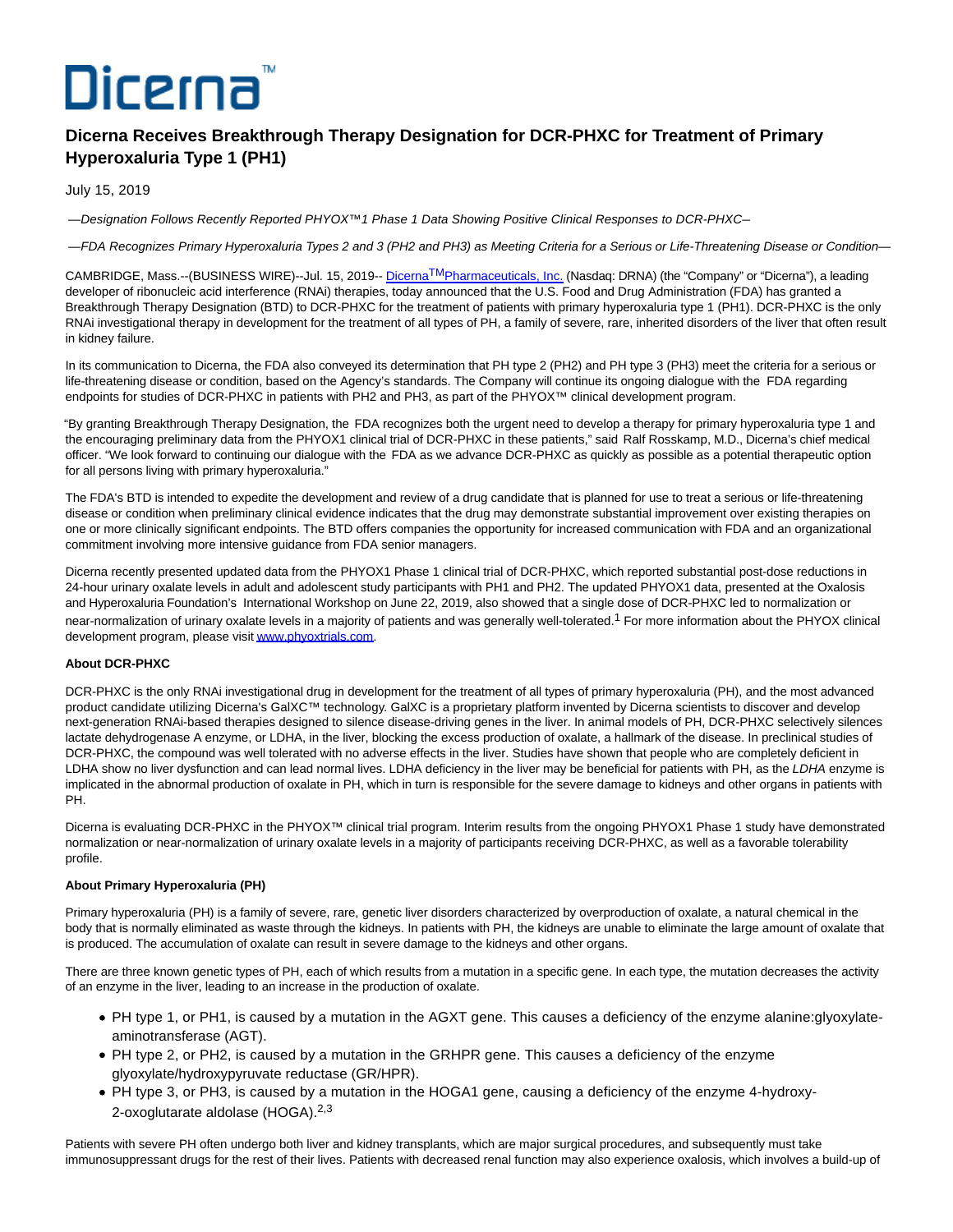oxalate in other organs such as the bone, skin, heart and retina, possibly causing other concomitant, debilitating complications.

PH occurs in an estimated 1 in 120,000 live births around the world.<sup>4</sup> The estimated genetic prevalence of PH1 is 1 in 151,887 births, which implies more than 5,000 patients in the United States and European Union have the disease.<sup>4</sup> The estimated genetic prevalence of PH2 is 1 in 310,055 and that of PH3 is 1 in 135,866.<sup>4</sup> The median age at the first appearance of PH1 symptoms is 5.8 years.<sup>5</sup> The median age at diagnosis of PH1 is between 4.2 and 11.5 years, depending on whether nephrocalcinosis (calcification in the renal parenchyma, the functional part of the kidney) is present.<sup>6</sup> Fifty percent of patients with PH1 reach end-stage renal disease by their mid-30s.3

#### **About DicernaTMPharmaceuticals, Inc.**

Dicerna™ Pharmaceuticals, Inc., is a biopharmaceutical company using RNA interference, or RNAi, to create medicines that silence genes that cause disease. The Company's proprietary GalXC™ technology is intended to amplify its ability to create potent, selective and safe RNAi therapies to treat diseases involving the liver, including rare diseases, chronic liver diseases, cardiovascular diseases and viral infectious diseases. Dicerna aims to restore health by addressing the underlying causes of illness with capabilities that extend beyond the liver to address a broad range of diseases, focusing on target genes where connections between gene and disease are well understood and documented. Dicerna intends to discover, develop and commercialize novel therapeutics either on its own or in collaboration with pharmaceutical partners. Dicerna has strategic collaborations with Eli Lilly and Company, Alexion Pharmaceuticals, Inc. and Boehringer Ingelheim International GmbH. For more information, please visi[t www.dicerna.com.](https://cts.businesswire.com/ct/CT?id=smartlink&url=http%3A%2F%2Fwww.dicerna.com&esheet=52012649&newsitemid=20190715005117&lan=en-US&anchor=www.dicerna.com&index=3&md5=f703c903a6cef009335f11beb380a3b4)

#### **Cautionary Note on Forward-Looking Statements**

This press release includes forward-looking statements. Forward-looking statements are subject to risks and uncertainties that could cause actual results to differ materially from those expressed or implied in such statements. Examples of forward-looking statements include, among others, statements we make regarding: (i) the future potential for confirmation of reductions in urinary oxalate in future data from DCR-PHXC clinical trials; (ii) research and development plans and timelines related to DCR-PHXC; and (iii) the potential of Dicerna™'s technology and drug candidates in the Company's research and development pipeline. The process by which an early stage investigational therapy such as DCR-PHXC and an early stage platform such as GalXC could potentially lead to an approved product is long and subject to highly significant risks. Applicable risks and uncertainties include those relating to Dicerna's clinical research and other risks identified under the heading "Risk Factors" included in the Company's most recent Form 10-Q filing and in other future filings with the Securities and Exchange Commission. These risks and uncertainties include, among others, the cost, timing and results of preclinical studies and clinical trials and other development activities; the likelihood of Dicerna's clinical programs being executed within timelines provided and reliance on the Company's contract research organizations and predictability of timely enrollment of subjects and patients to advance Dicerna's clinical trials; the potential for future data to alter initial and preliminary results of early stage clinical trials; the unpredictability of the duration and results of the regulatory review of Investigational New Drug Applications (NDAs) and Clinical Trial Applications that are necessary to continue to advance and progress the Company's clinical programs and the regulatory review of NDAs; market acceptance for approved products and innovative therapeutic treatments; competition; the possible impairment of, inability to obtain and costs of obtaining intellectual property rights; and possible safety or efficacy concerns that could emerge as new data are generated in research and development, general business, financial and accounting risks and litigation. The forward-looking statements contained in this press release reflect Dicerna's current views with respect to future events, and Dicerna does not undertake and specifically disclaims any obligation to update any forward-looking statements.

Dicerna™, GalXC™, and PHYOX™ are trademarks Dicerna Pharmaceuticals, Inc.

#### **References**

- 1. Dicerna Press Release. Dicerna™ Presents Additional Data from PHYOX™1 Study of DCR-PHXC in Patients with Primary Hyperoxaluria Type 1 (PH1) and Type 2 (PH2). Available at: [http://investors.dicerna.com/news-releases/news-release](https://cts.businesswire.com/ct/CT?id=smartlink&url=http%3A%2F%2Finvestors.dicerna.com%2Fnews-releases%2Fnews-release-details%2Fdicernatm-presents-additional-data-phyoxtm1-study-dcr-phxc&esheet=52012649&newsitemid=20190715005117&lan=en-US&anchor=http%3A%2F%2Finvestors.dicerna.com%2Fnews-releases%2Fnews-release-details%2Fdicernatm-presents-additional-data-phyoxtm1-study-dcr-phxc&index=4&md5=5b8bb95f2f93fd659c47939a388cf604)details/dicernatm-presents-additional-data-phyoxtm1-study-dcr-phxc. Accessed July 11, 2019.
- 2. Oxalosis & Hyperoxaluria Foundation. Overview of hyperoxaluria. 2017. Available at: [https://ohf.org/overview/.](https://cts.businesswire.com/ct/CT?id=smartlink&url=https%3A%2F%2Fohf.org%2Foverview%2F&esheet=52012649&newsitemid=20190715005117&lan=en-US&anchor=https%3A%2F%2Fohf.org%2Foverview%2F&index=5&md5=cc7e5bf53093af750ecc48ae29a9f6d0) Accessed July 6, 2017.
- 3. Rare Kidney Stone Consortium. Primary hyperoxaluria. 2010. Available at: [http://www.rarekidneystones.org/hyperoxaluria](https://cts.businesswire.com/ct/CT?id=smartlink&url=http%3A%2F%2Fwww.rarekidneystones.org%2Fhyperoxaluria%2Fphysicians.html&esheet=52012649&newsitemid=20190715005117&lan=en-US&anchor=http%3A%2F%2Fwww.rarekidneystones.org%2Fhyperoxaluria%2Fphysicians.html&index=6&md5=7124bf60d10853506e5d294ea0d2d8cf) /physicians.html. Accessed July 6, 2017.
- 4. Hopp, K, Cogal, A, Bergstralh, E, et al. Phenotype-genotype correlations and estimated carrier frequencies of primary hyperoxaluria. Journal of the American Society of Nephrology 2015; 26(10):2559-2570.
- 5. van der Hoeven SM, van Woerden CS, Groothoff JW. Primary hyperoxaluria type 1, a too often missed diagnosis and potentially treatable cause of end-stage renal disease in adults: results of the Dutch cohort. Nephrology, Dialysis, Transplantation 2012; 27(10):3855-3862.
- 6. Tang X, Bergstrath EJ, Mehta RA, Vrtiska TJ, Milliner DS, Lieske JC. Nephrocalcinosis is a risk factor for kidney failure in primary hyperoxaluria. Kidney International 2015; 87:623-631.

View source version on businesswire.com:<https://www.businesswire.com/news/home/20190715005117/en/>

Source: Dicerna<sup>™</sup> Pharmaceuticals, Inc.

Investors: Stern Investor Relations, Inc. Lauren Stival, 212-698-8646 [Lauren.stival@sternir.com](mailto:Lauren.stival@sternir.com)

Media: